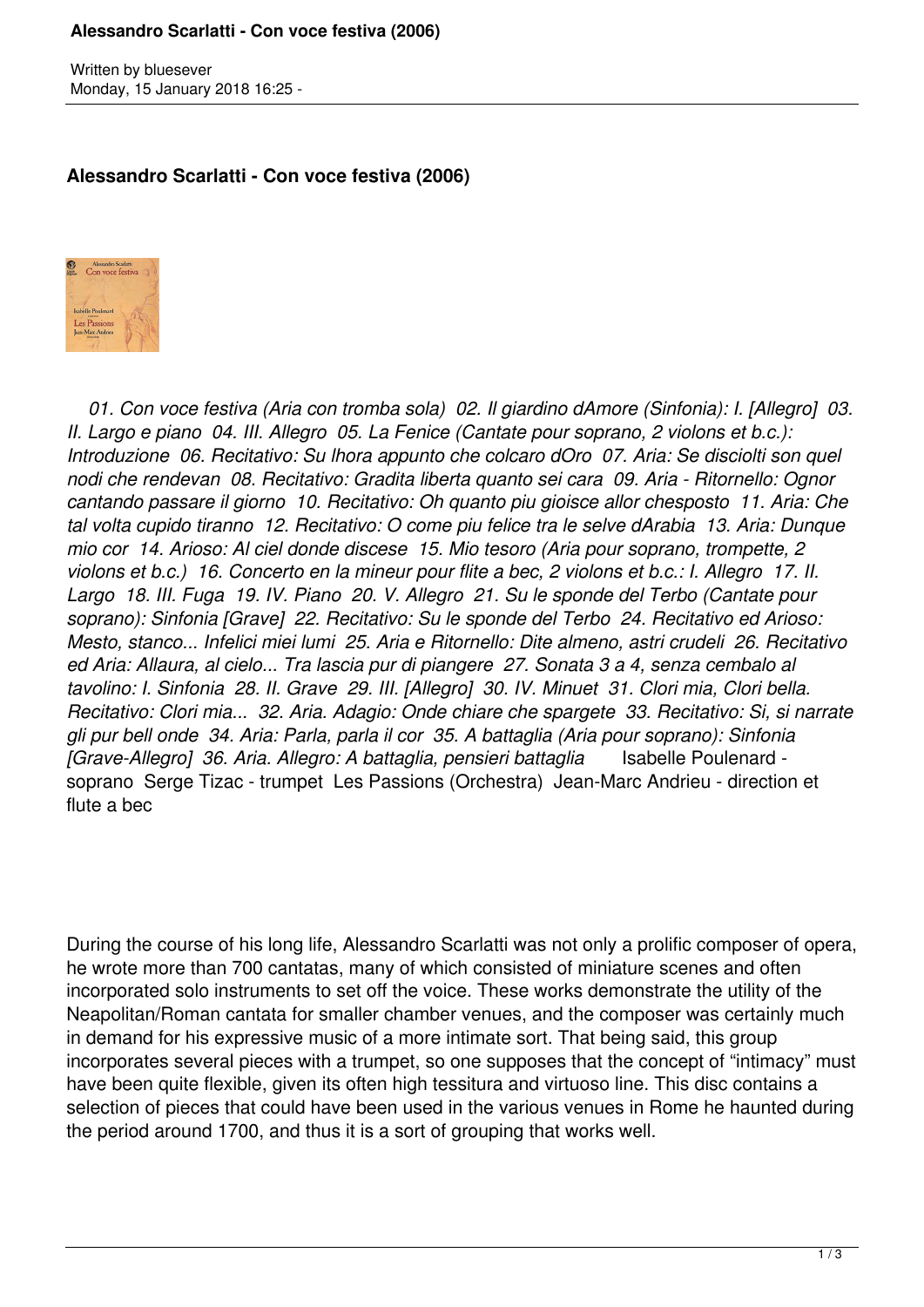## **Alessandro Scarlatti - Con voce festiva (2006)**

Written by bluesever Monday, 15 January 2018 16:25 -

It is clear from the notes that Jean-Marc Andrieu, the conductor of the home-grown early music ensemble in Lyon, Les Passions Baroque orchestra, was responsible for putting together the selections on the disc, driven partly, one suspects, by the availability of the soprano soloist, Isabelle Poulenard, and a guest trumpeter, Serge Tizac. In any case, the selections do go well together, and the range of tone provides considerable variety, from a recorder concerto to a rousing soprano-and-trumpet tour de force battle aria that concludes the disc. The vocal and instrumental pieces are generally (though not always) alternated, even further demonstrating Scarlatti's versatility as a composer. The orchestra is typical for Italy during this period, generally restricted to a pair of violins and basso continuo. For the latter, Andrieu uses combinations of theorbo, Baroque harp, and the usual lower strings plus harpsichord, which result in a rather varied sound anchoring the various movements. The Sonata a 4, for example, is marked by the composer "senza cembalo al tavolino" (in this case, probably best translated as "without a keyboard on the little stand or table"), which means that some other instrument is required to provide the inner harmonies. For this, the harp/theorbo combination works quite well. In the concerto, really a five-movement da chiesa style suite of alternating contrapuntal and slow movements in which the recorder is integrated and really has few solo moments of the sort one associates typically with a concerto, the continuo texture varies. Indeed, often the violins are there solely for use in the ritornellos , a remnant of the old Italian Baroque practice that makes the pieces, especially the cantatas, sound a bit old-fashioned. Still, the blend is generally well considered, and Scarlatti was certainly able to use his textures effectively. As for the works with the trumpet, from the florid "Mio tesoro" to the rousing "A battaglia, pensieri battaglia," the competition between the voice and brass is omnipresent, and one is reminded of the famed battle between a clarion player and the castrato Farinelli that took place in Naples not too many years later (and in case you are interested, Farinelli won!).

As for the performances themselves, I'll confess to having mixed feelings. Andrieu's recorder playing is superb, with a full, rounded tone and nice phrasing. He also blends much better with Poulenard in their duo cantata, in particular the delicate "Onde ciare che spargete." His tempo for the fugue of the concerto in the third movement is rollicking, giving the counterpoint additional interest in the way he weaves in and out of the violin parts. On the other hand, Poulenard's soprano is variable. In La Fenice , she floats with subtle ornamentation and clear voice in the second aria pastoral "Ogn'or cantando passare il giorno," indicating that she is fully aware of the demands of Baroque singing style. On the other hand, in much of the rest she sings with lots of vibrato. This is most apparent in those arias that include the trumpet, as if she is afraid that a straight tone might be lost. The result is a sound that is often far too modern and operatic for the delicacy of the pieces, and she doesn't blend well with the clarion sounds of the trumpet. Tizac's playing also tends to be technically adept but sometimes without too much finesse. Finally, the recording venue seems to have produced an annoying reverberation that makes it seem like certain numbers were recorded in an echo chamber. The less said about the accompanying notes, the better; these lack any sort of real context for the works on the recording and are difficult to follow. Can one really be interested in "micro-modifications" of formal structure, not to mention the really awkward translation into English? (My favorite howler: "From a musical point of view, cantatas are of variable geometric genre." Say what?) Moreover, the texts are translated into French only. Still, if one is able to put up with these annoyances,